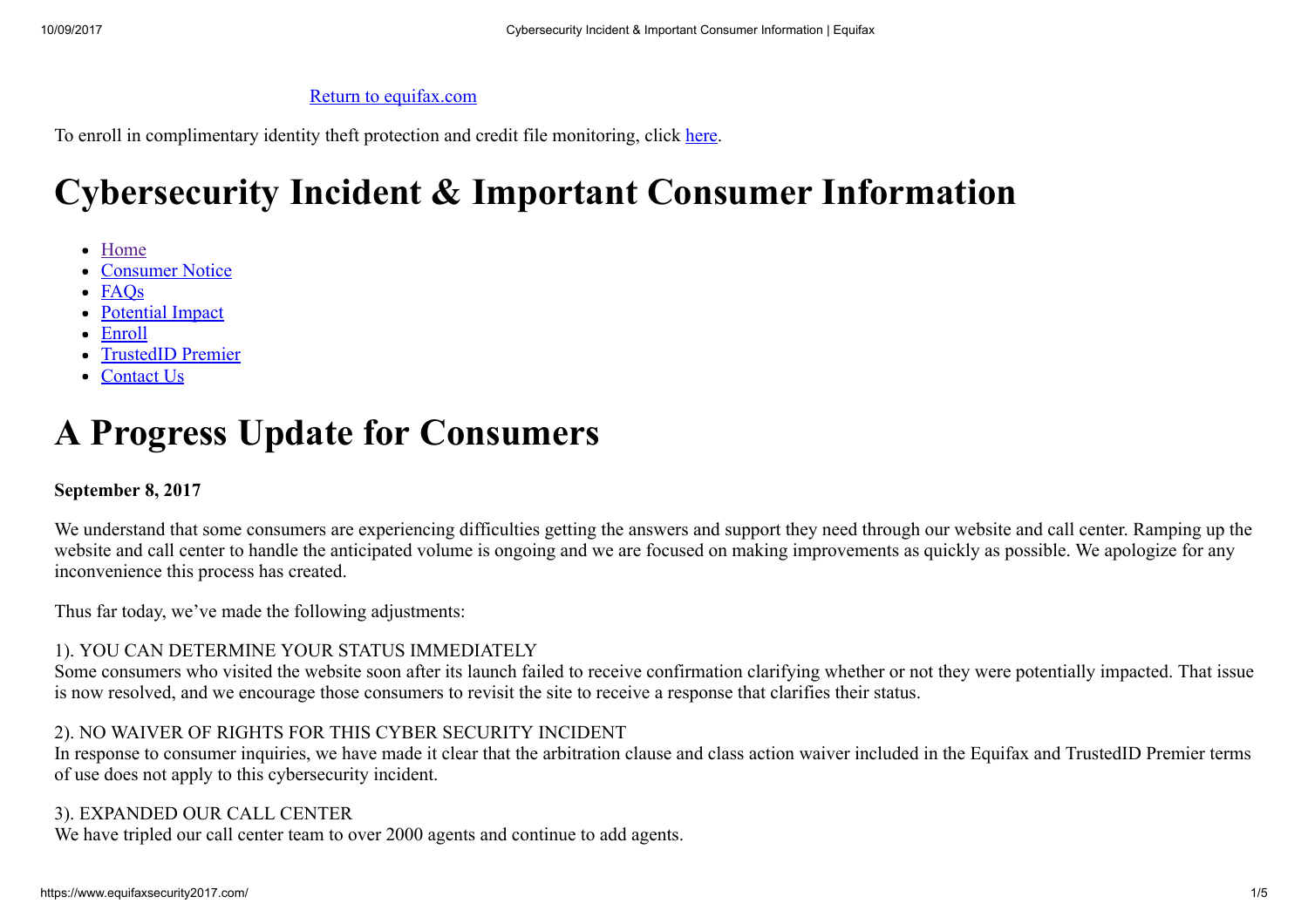Our goal is to make this process as convenient and consistent as possible. We will continue to identify steps to improve this process.

And we will continue as well to listen to your comments and suggestions.

# Equifax Announces Cybersecurity Incident Involving Consumer Information

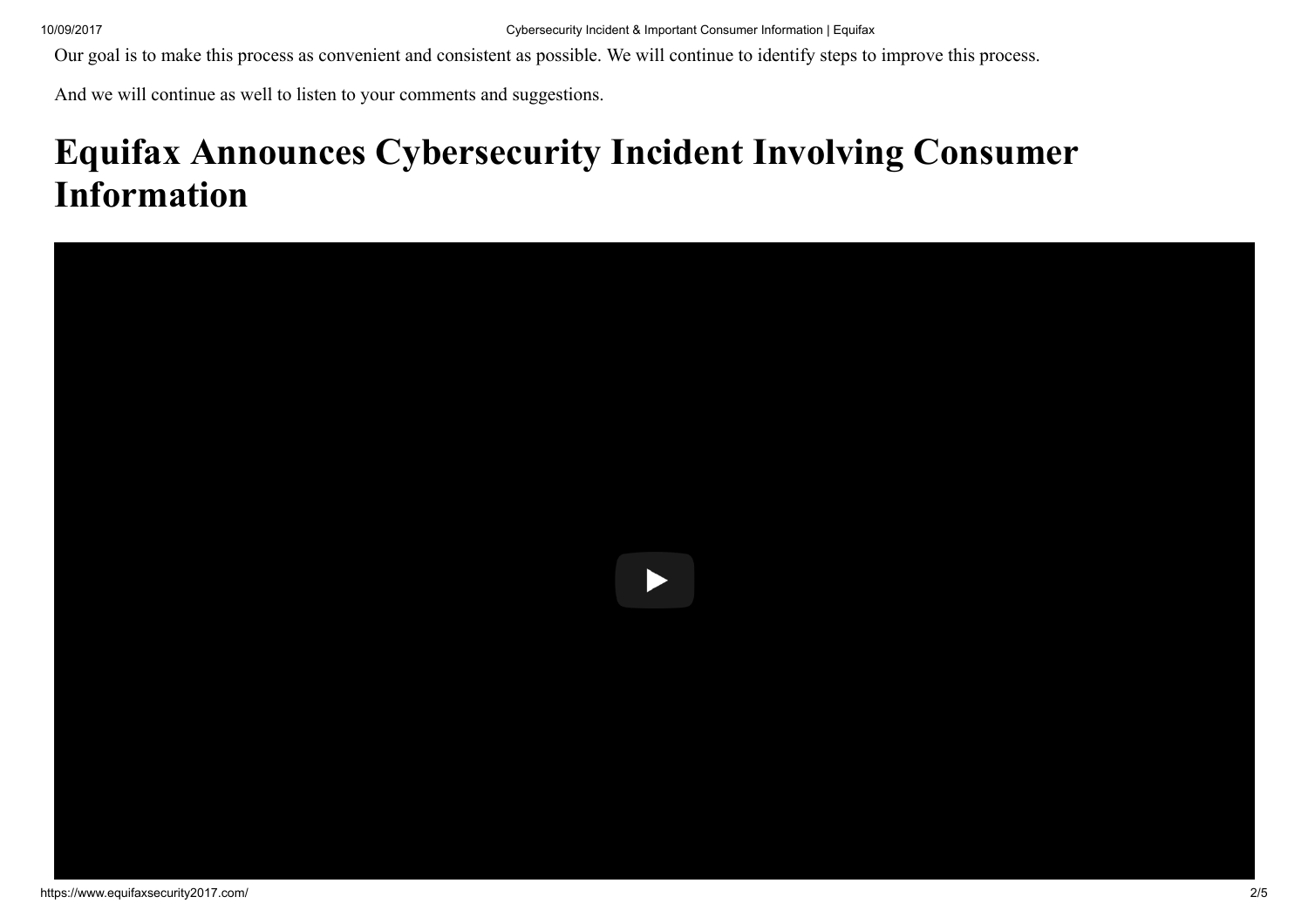### No Evidence of Unauthorized Access to Core Consumer or Commercial Credit Reporting Databases

### Company to Offer Free Identity Theft Protection and Credit File Monitoring to All U.S. Consumers

September 7, 2017 — Equifax Inc. (NYSE: EFX) today announced a cybersecurity incident potentially impacting approximately 143 million U.S. consumers. Criminals exploited a U.S. website application vulnerability to gain access to certain files. Based on the company's investigation, the unauthorized access occurred from mid-May through July 2017. The company has found no evidence of unauthorized activity on Equifax's core consumer or commercial credit reporting databases.

The information accessed primarily includes names, Social Security numbers, birth dates, addresses and, in some instances, driver's license numbers. In addition, credit card numbers for approximately 209,000 U.S. consumers, and certain dispute documents with personal identifying information for approximately 182,000 U.S. consumers, were accessed. As part of its investigation of this application vulnerability, Equifax also identified unauthorized access to limited personal information for certain UK and Canadian residents. Equifax will work with UK and Canadian regulators to determine appropriate next steps. The company has found no evidence that personal information of consumers in any other country has been impacted.

Equifax discovered the unauthorized access on July 29 of this year and acted immediately to stop the intrusion. The company promptly engaged a leading, independent cybersecurity firm that has been conducting a comprehensive forensic review to determine the scope of the intrusion, including the specific data impacted. Equifax also reported the criminal access to law enforcement and continues to work with authorities. While the company's investigation is substantially complete, it remains ongoing and is expected to be completed in the coming weeks.

"This is clearly a disappointing event for our company, and one that strikes at the heart of who we are and what we do. I apologize to consumers and our business customers for the concern and frustration this causes," said Chairman and Chief Executive Officer, Richard F. Smith. "We pride ourselves on being a leader in managing and protecting data, and we are conducting a thorough review of our overall security operations. We also are focused on consumer protection and have developed a comprehensive portfolio of services to support all U.S. consumers, regardless of whether they were impacted by this incident."

Equifax has established a dedicated website, www.equifaxsecurity2017.com, to help consumers determine if their information has been potentially impacted and to sign up for credit file monitoring and identity theft protection. The offering, called TrustedID Premier, includes 3-Bureau credit monitoring of Equifax, Experian and TransUnion credit reports; copies of Equifax credit reports; the ability to lock and unlock Equifax credit reports; identity theft insurance; and Internet scanning for Social Security numbers – all complimentary to U.S. consumers for one year. The website also provides additional information on steps consumers can take to protect their personal information. Equifax recommends that consumers with additional questions visit www.equifaxsecurity2017.com or contact a dedicated call center at 866-447-7559, which the company set up to assist consumers. The call center is open every day (including weekends) from 7:00 a.m. – 1:00 a.m. Eastern time.

In addition to the website, Equifax will send direct mail notices to consumers whose credit card numbers or dispute documents with personal identifying information were impacted. Equifax also is in the process of contacting U.S. state and federal regulators and has sent written notifications to all U.S. state attorneys general, which includes Equifax contact information for regulator inquiries.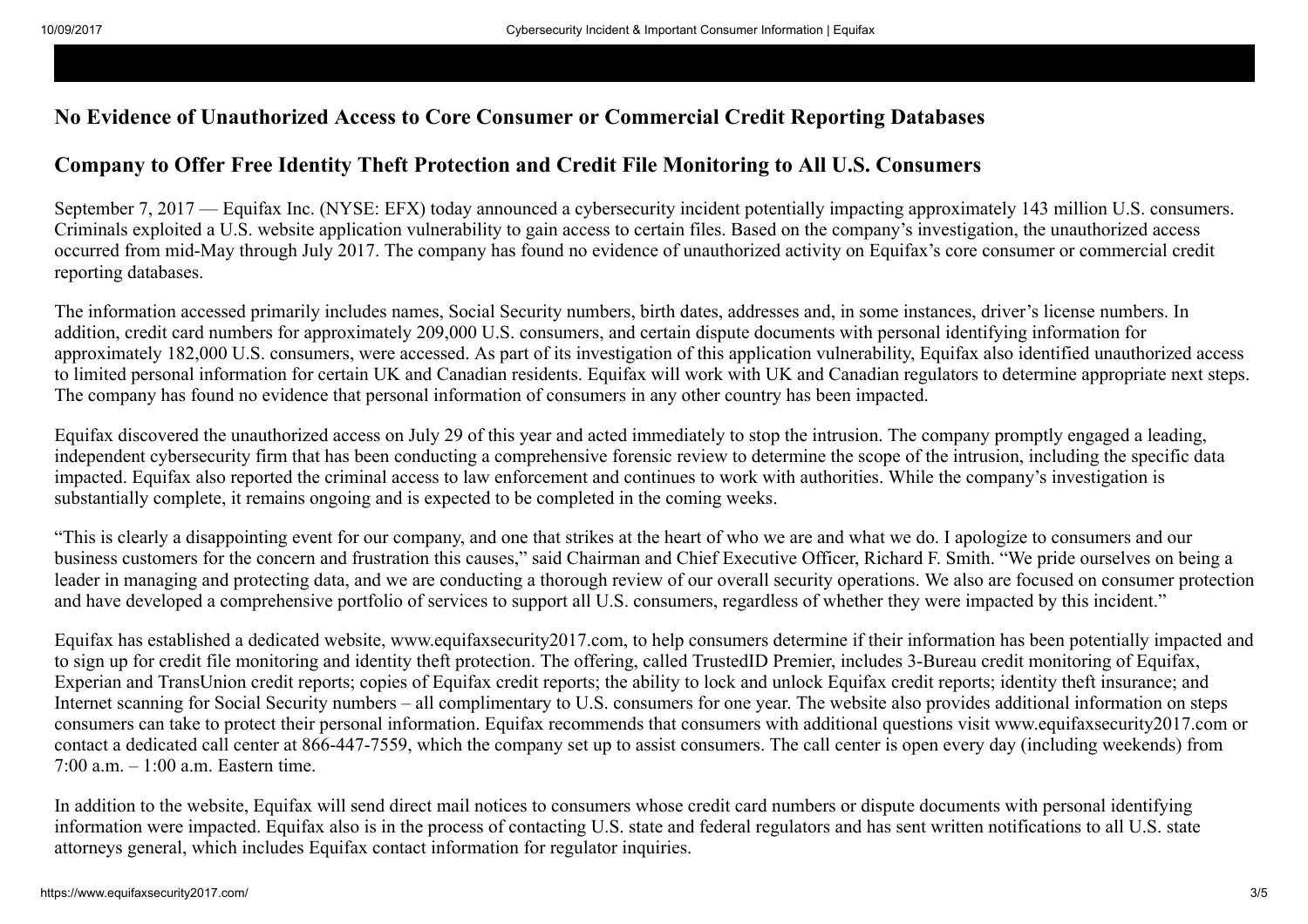Equifax has engaged a leading, independent cybersecurity firm to conduct an assessment and provide recommendations on steps that can be taken to help prevent this type of incident from happening again.

CEO Smith said, "I've told our entire team that our goal can't be simply to fix the problem and move on. Confronting cybersecurity risks is a daily fight. While we've made significant investments in data security, we recognize we must do more. And we will."

## About Equifax

Equifax is a global information solutions company that uses trusted unique data, innovative analytics, technology and industry expertise to power organizations and individuals around the world by transforming knowledge into insights that help make more informed business and personal decisions.

Headquartered in Atlanta, Ga., Equifax operates or has investments in 24 countries in North America, Central and South America, Europe and the Asia Pacific region. It is a member of Standard & Poor's (S&P) 500<sup>®</sup> Index, and its common stock is traded on the New York Stock Exchange (NYSE) under the symbol EFX. Equifax employs approximately 9,900 employees worldwide.

### Forward-Looking Statements

This release contains forward-looking statements and forward-looking information. These statements can be identified by expressions of belief, expectation or intention, as well as estimates and statements that are not historical fact. These statements are based on certain factors and assumptions with respect to the investigation of the cybersecurity incident to date. While the company believes these factors and assumptions to be reasonable based on information currently available, they may prove to be incorrect.

Several factors could cause actual results to differ materially from those expressed or implied in the forward-looking statements, including, but not limited to, the final results of the investigation, including the final scope of the intrusion, the type of information accessed and the number of consumers impacted. A summary of additional risks and uncertainties can be found in our Annual Report on Form 10-K for the year ended December 31, 2016, including without limitation under the captions "Item 1. Business — Governmental Regulation" and "– Forward-Looking Statements" and "Item 1A. Risk Factors," and in our other filings with the U.S. Securities and Exchange Commission. Forward-looking statements are given only as at the date of this release and the company disclaims any obligation to update or revise the forward-looking statements, whether as a result of new information, future events or otherwise, except as required by law.

Contacts:

Ines Gutzmer Corporate Communications [mediainquiries@equifax.com](mailto:mediainquiries@equifax.com) 404-885-8555

Read More [Potential](https://www.equifaxsecurity2017.com/potential-impact/) Impact